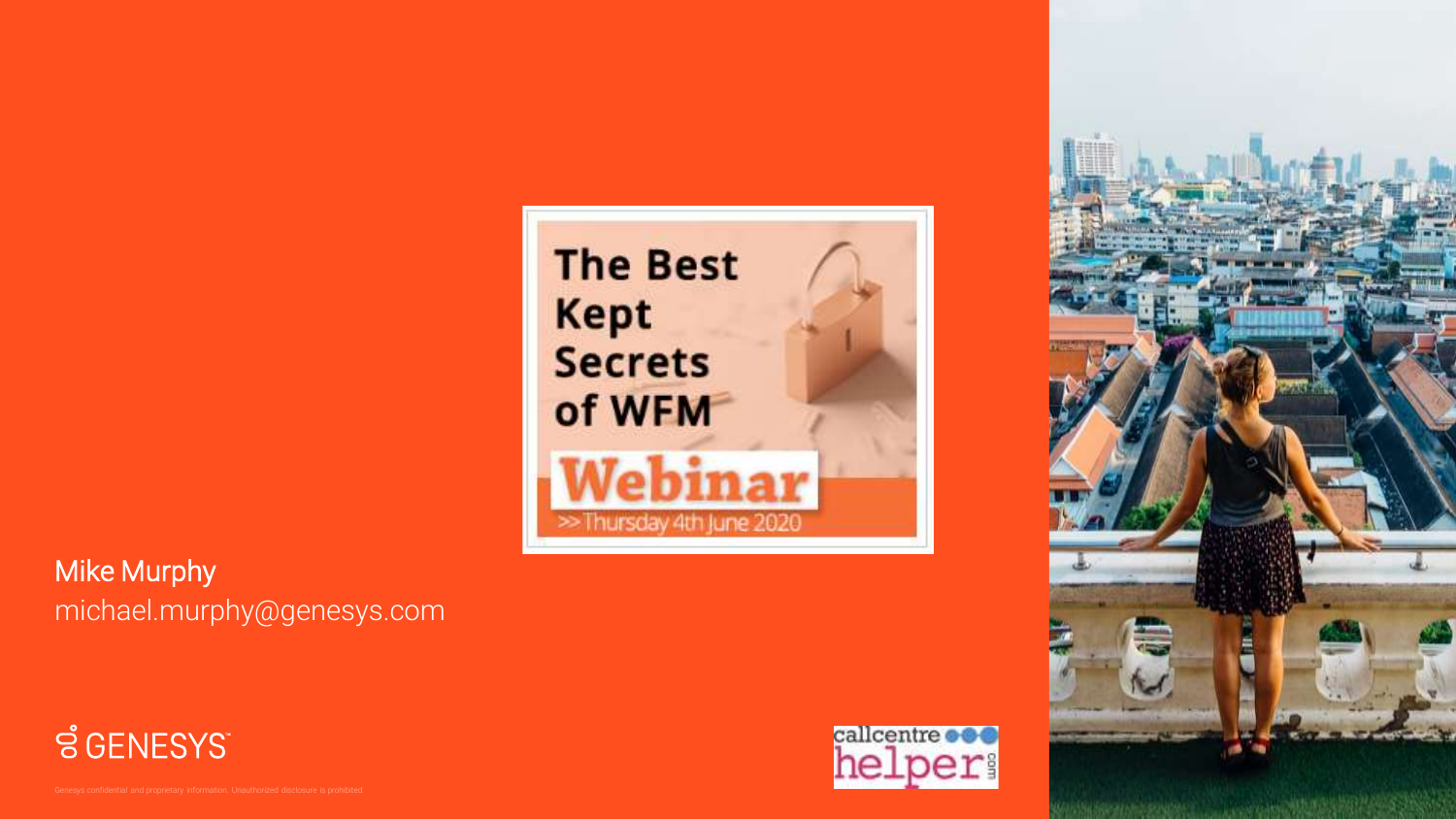### Forecasting with Artificial Intelligence

- Completely automates the Forecast process
- Automatic Detection of Time Series Events
	- <sup>o</sup> Missing Data
	- <sup>o</sup> Operating Hours
	- <sup>o</sup> Leading or Trailing Zeros
	- <sup>o</sup> Outliers / Anomaly Detection
	- o Special Event Detection / Calendar Day Impacts
- 27 Individual Algorithms, 1000's of configurations
- Average Forecast generates 200,000 iterations per model.
- Automatically chooses most accurate model



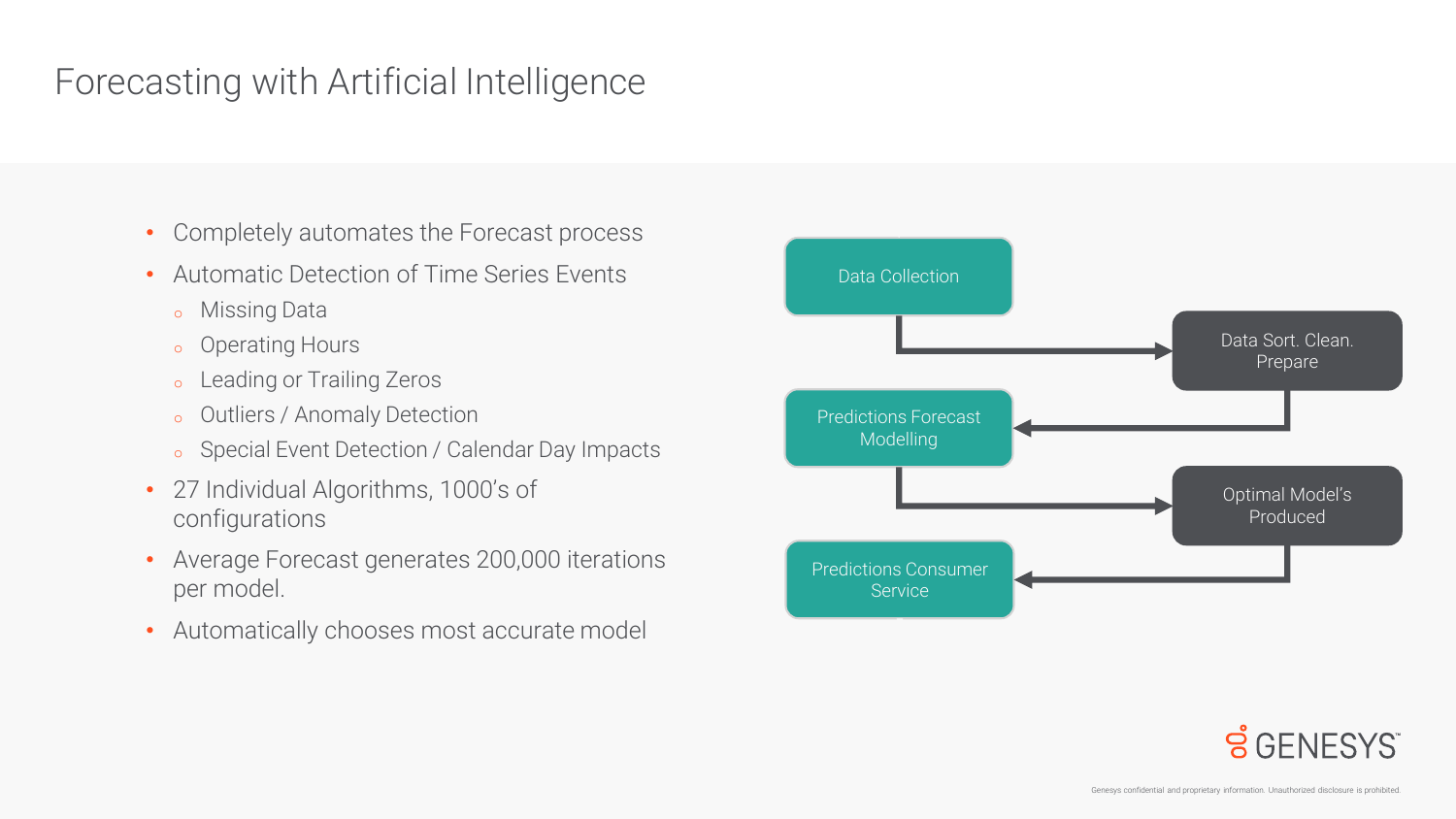# Outlier identification Time series analysis

Pattern detection

Model selection

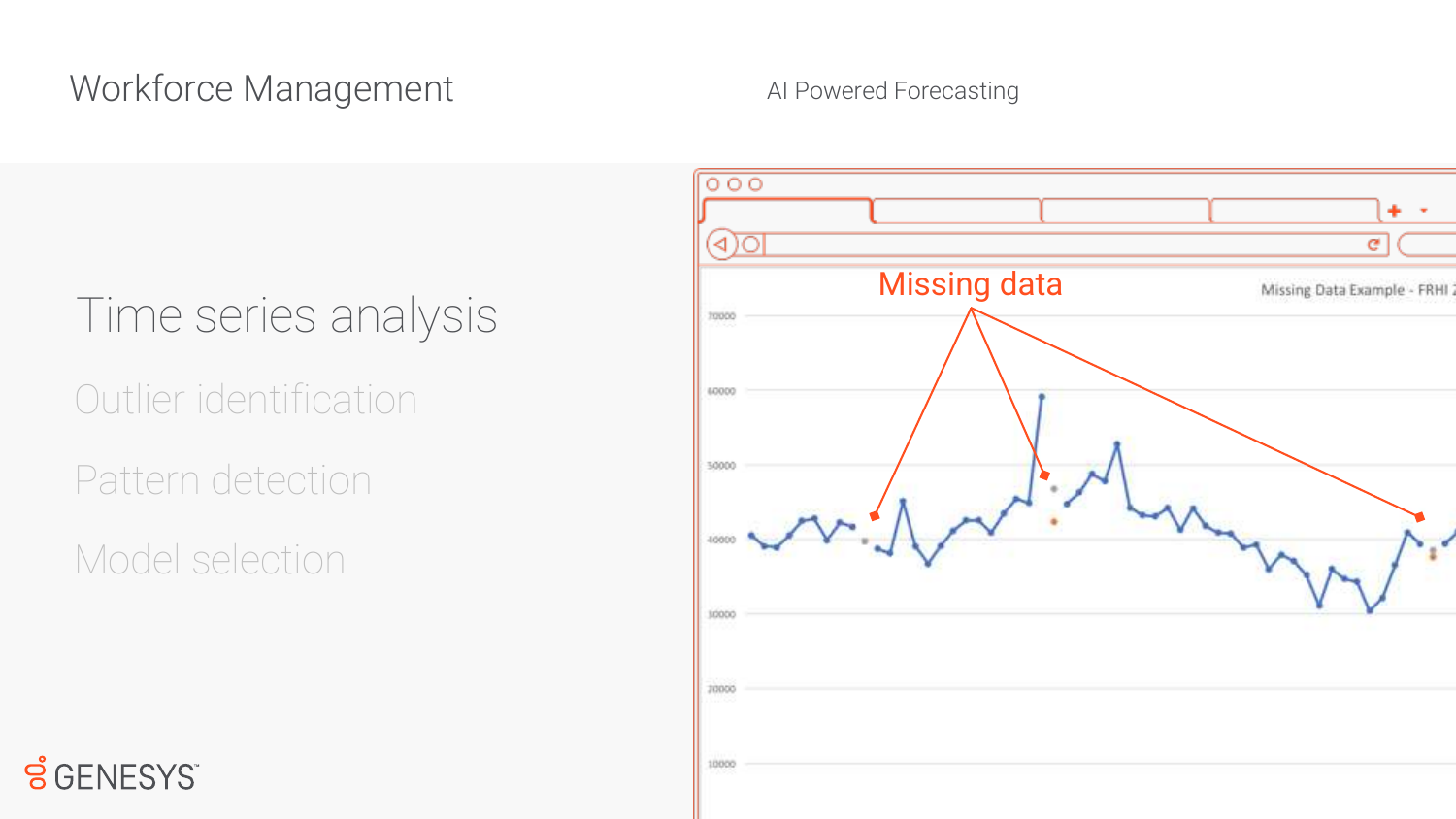# Outlier identification Time series analysis

Pattern detection

Model selection

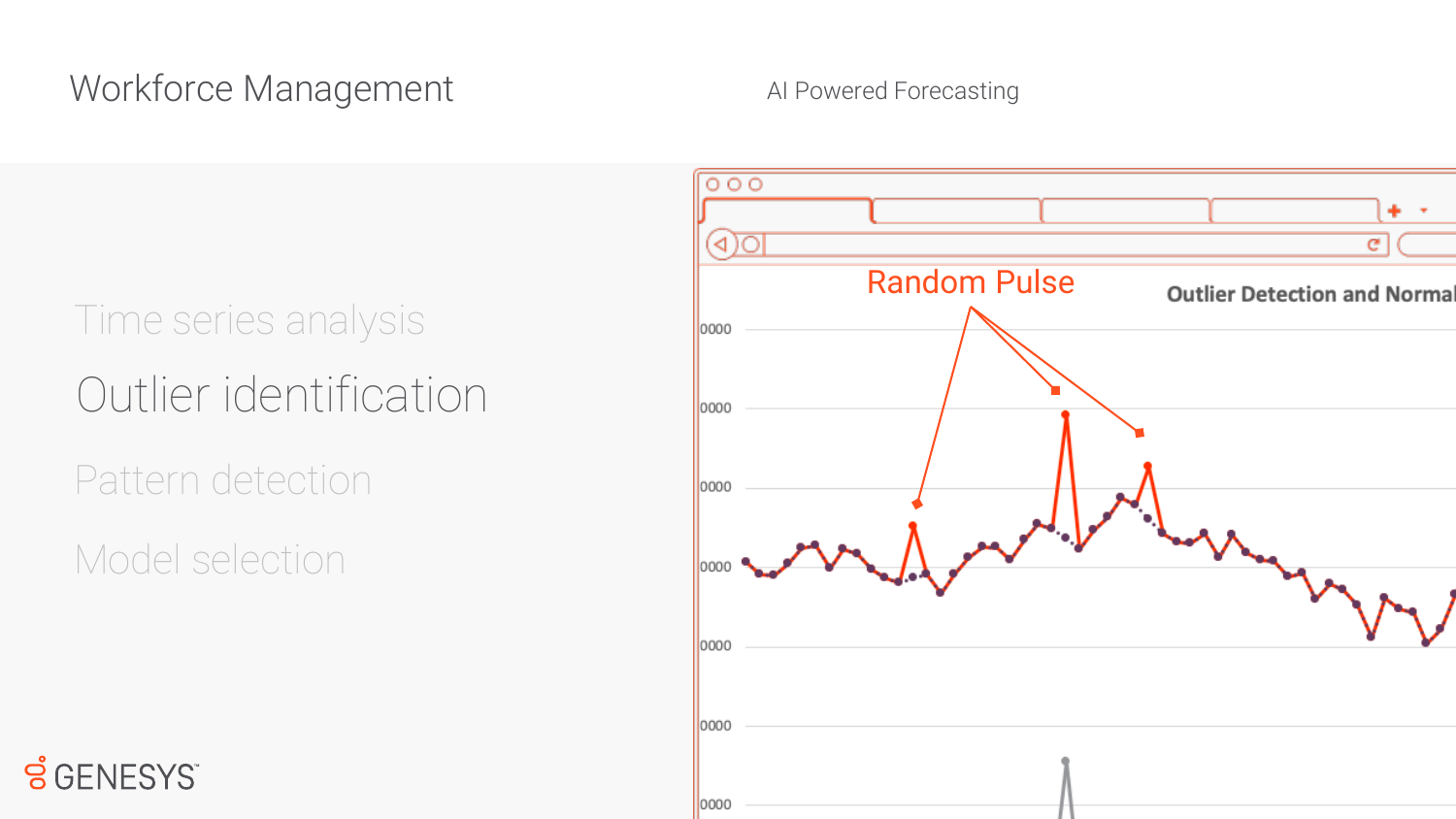Outlier identification Pattern detection Model selection Time series analysis

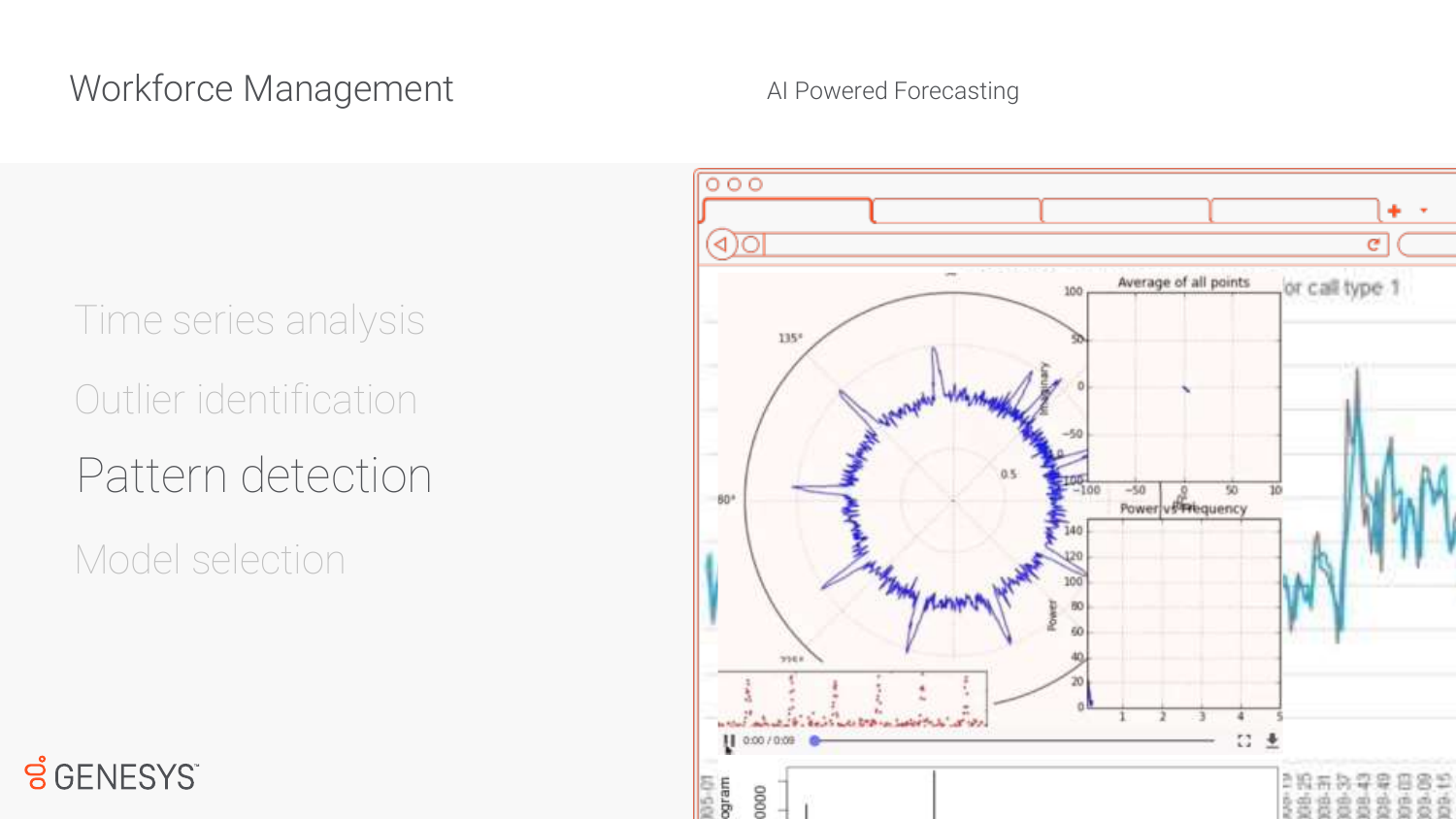Outlier identification Pattern detection Time series analysis

Model selection

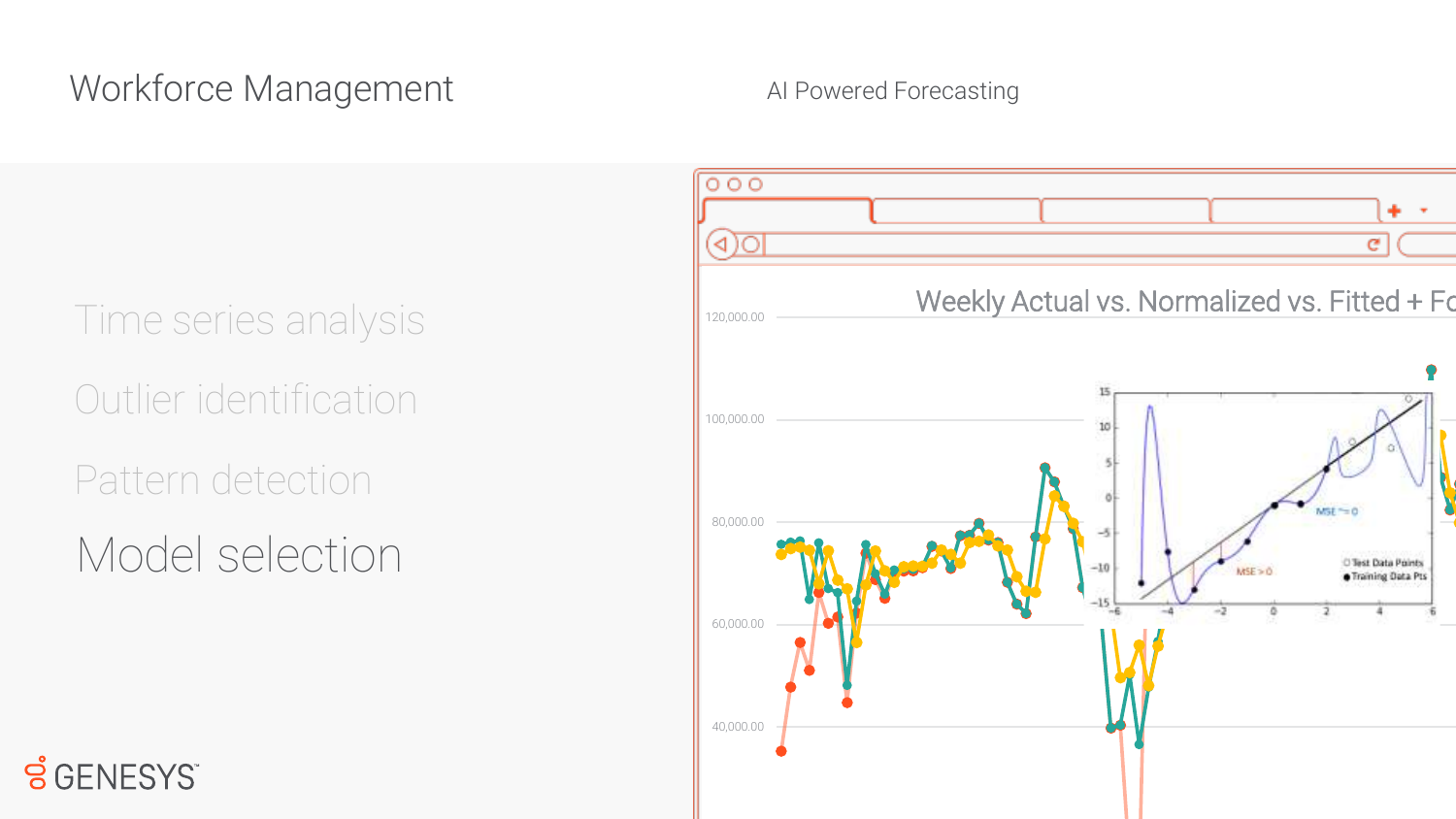- o 1 click planning 30 seconds
- o 25+ forecasting methods removes human error
- o 97% accuracy Industry best!

| <b>Transference</b>              | 1 Forested Start Week                                                                                                                                                                                                                                                                                                                                                                                                                                           |  |
|----------------------------------|-----------------------------------------------------------------------------------------------------------------------------------------------------------------------------------------------------------------------------------------------------------------------------------------------------------------------------------------------------------------------------------------------------------------------------------------------------------------|--|
| ŵ<br><b>Start Tent Permanent</b> | Merchan 34 EVIDIO COMMUNIST                                                                                                                                                                                                                                                                                                                                                                                                                                     |  |
| o<br>School and                  | <b>Linkshore</b><br><b>Rentine Of Meeks</b>                                                                                                                                                                                                                                                                                                                                                                                                                     |  |
|                                  | All Service Printers and Lake<br>$\begin{array}{cc} 0 & \frac{1}{2} \left( \frac{1}{2} \right) & 0 \\ 0 & \frac{1}{2} \left( \frac{1}{2} \right) & 0 \\ 0 & \frac{1}{2} \left( \frac{1}{2} \right) & 0 \\ 0 & \frac{1}{2} \left( \frac{1}{2} \right) & 0 \\ 0 & \frac{1}{2} \left( \frac{1}{2} \right) & 0 \\ 0 & \frac{1}{2} \left( \frac{1}{2} \right) & 0 \\ 0 & \frac{1}{2} \left( \frac{1}{2} \right) & 0 \\ 0 & \frac{1}{2} \left( \frac{1}{2} \right) &$ |  |
| Time of Houses<br><b>CB</b>      | Foreverd Suitables<br><b>IN LOTE UNIT WAS</b>                                                                                                                                                                                                                                                                                                                                                                                                                   |  |
| SUR Trade                        | MANRA SAINTSMAN HALLMAN CERA COMP<br>THE R. P. LEWIS CO., LANSING, MICH.                                                                                                                                                                                                                                                                                                                                                                                        |  |
| τ<br>Parlamental                 | 11 A.C<br><b>Bascription</b>                                                                                                                                                                                                                                                                                                                                                                                                                                    |  |
| 亞                                | Daily facts in worst Description<br>businessments to the benefits of a manual state                                                                                                                                                                                                                                                                                                                                                                             |  |
|                                  | <b>Creation Method</b>                                                                                                                                                                                                                                                                                                                                                                                                                                          |  |
| ۰                                | in Automatic liked builded lakesher.<br>Il Wegmet Himstaf Index                                                                                                                                                                                                                                                                                                                                                                                                 |  |
|                                  | @ Weighted Historical Index with Divisio Data request January of 1.                                                                                                                                                                                                                                                                                                                                                                                             |  |
|                                  | III Wantfrailed field interaint                                                                                                                                                                                                                                                                                                                                                                                                                                 |  |
|                                  | <b>PERSONAL PROPERTY</b><br>E<br><b>Disk Screeners</b>                                                                                                                                                                                                                                                                                                                                                                                                          |  |
|                                  | the control of the control of the                                                                                                                                                                                                                                                                                                                                                                                                                               |  |
|                                  | Astation fore forcest<br><b>Direct</b>                                                                                                                                                                                                                                                                                                                                                                                                                          |  |
|                                  |                                                                                                                                                                                                                                                                                                                                                                                                                                                                 |  |
|                                  |                                                                                                                                                                                                                                                                                                                                                                                                                                                                 |  |
|                                  |                                                                                                                                                                                                                                                                                                                                                                                                                                                                 |  |
|                                  |                                                                                                                                                                                                                                                                                                                                                                                                                                                                 |  |
|                                  |                                                                                                                                                                                                                                                                                                                                                                                                                                                                 |  |

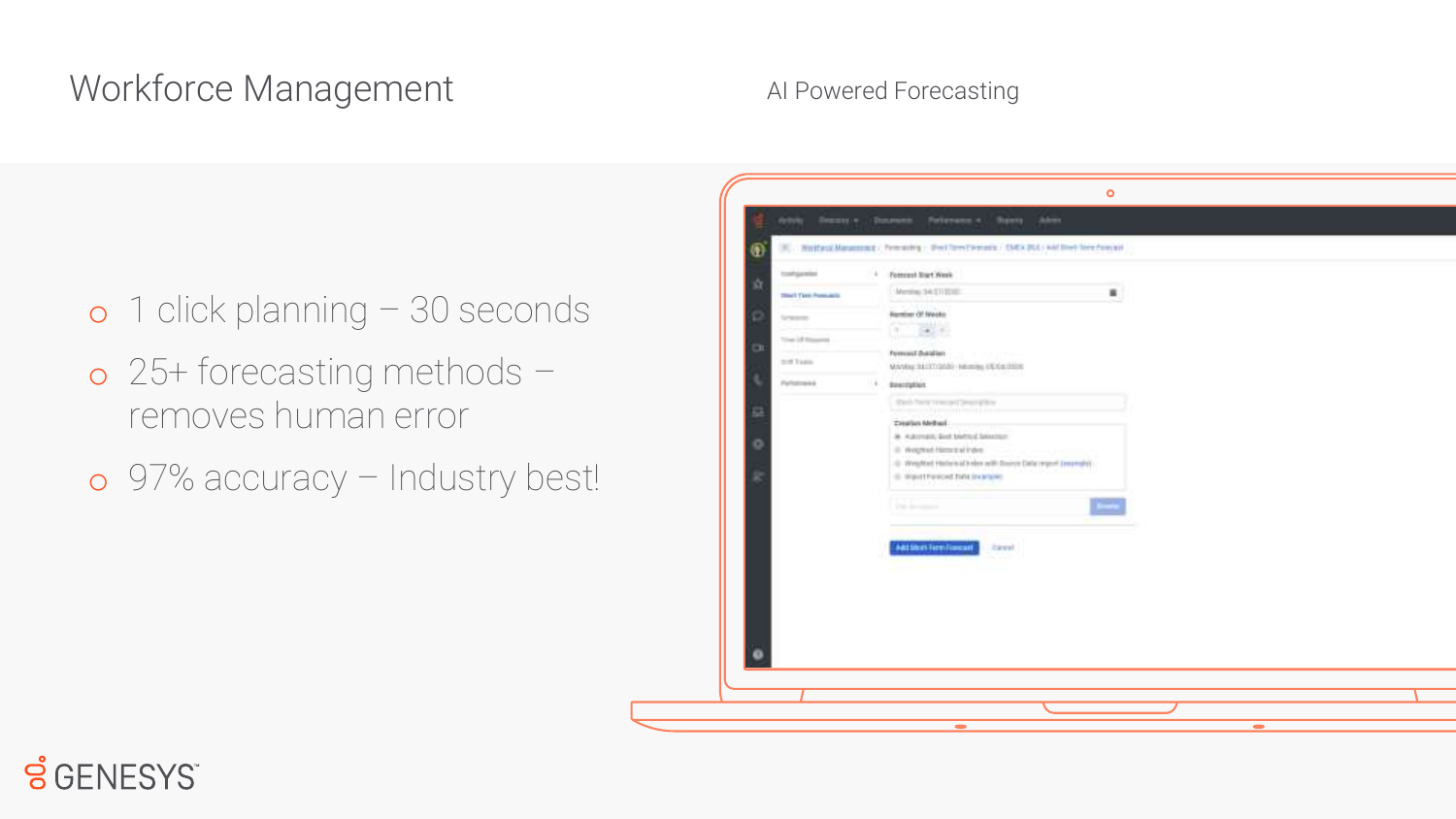- 1. Historical Trends and Validation
- 2. 2 Year Volume and AHT Forecast
- 3. Live and Continuous Forecasting
- 4. Job Profile and Staff Type Grouping
- 5. Data Management and Methodology Management
- 6. Attrition and Shrinkage Forecast for Job Profiles
- 7. Requirements by Job Profiles
- 8. New Hire Training Class and Learning Curve Development

What is Live or Continuous Forecasting?

- It's the concept that the forecast of interactions is a dynamic concept and that the forecast is in a constant state of change.
- Its also the appreciation that when forecasts change its difficult today to respond.
- Live and Continuous forecasting looks to resolve this through constantly keeping the user informed on the current status and introducing remediation steps that can be either executed automatically or pushed by the user.

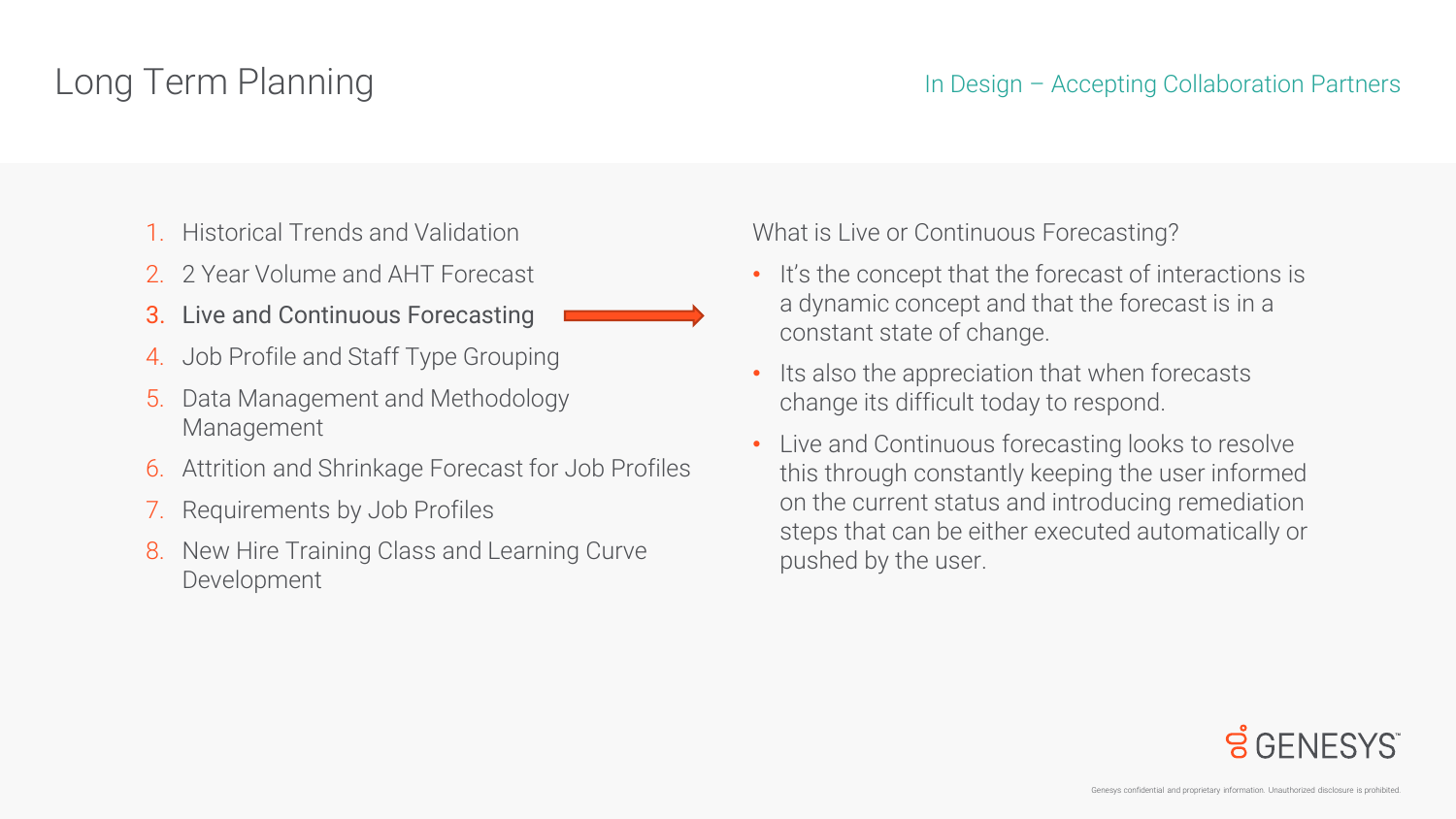#### Automated Time Off Management

Provide a comprehensive set of time off planning and automation capabilities to improve workforce engagement by making it simple and easy for users to create, manage and automate workforce planning tasks. The first phase of this project is to provide admins and planners with the ability to create time off accrual and carry over rules along with automatic approval rules which take into account the employee's time off balance.

Employees will have the ability to view their time off balances for each time off activity type they are assigned to. Subsequent phases of this project will be to create and manage time off limits for management units and planning groups, include time off related shrinkage tracking and reporting and native integrations for the importing/exporting of time off information.

#### Automated Shift Management

Provide employees with a projected schedule and allow them to make any desired changes. Constraints from their work plan and automation rules which do not violate business objectives or labor laws will be configured and options presented to the agent if the desired outcome violates these rules.

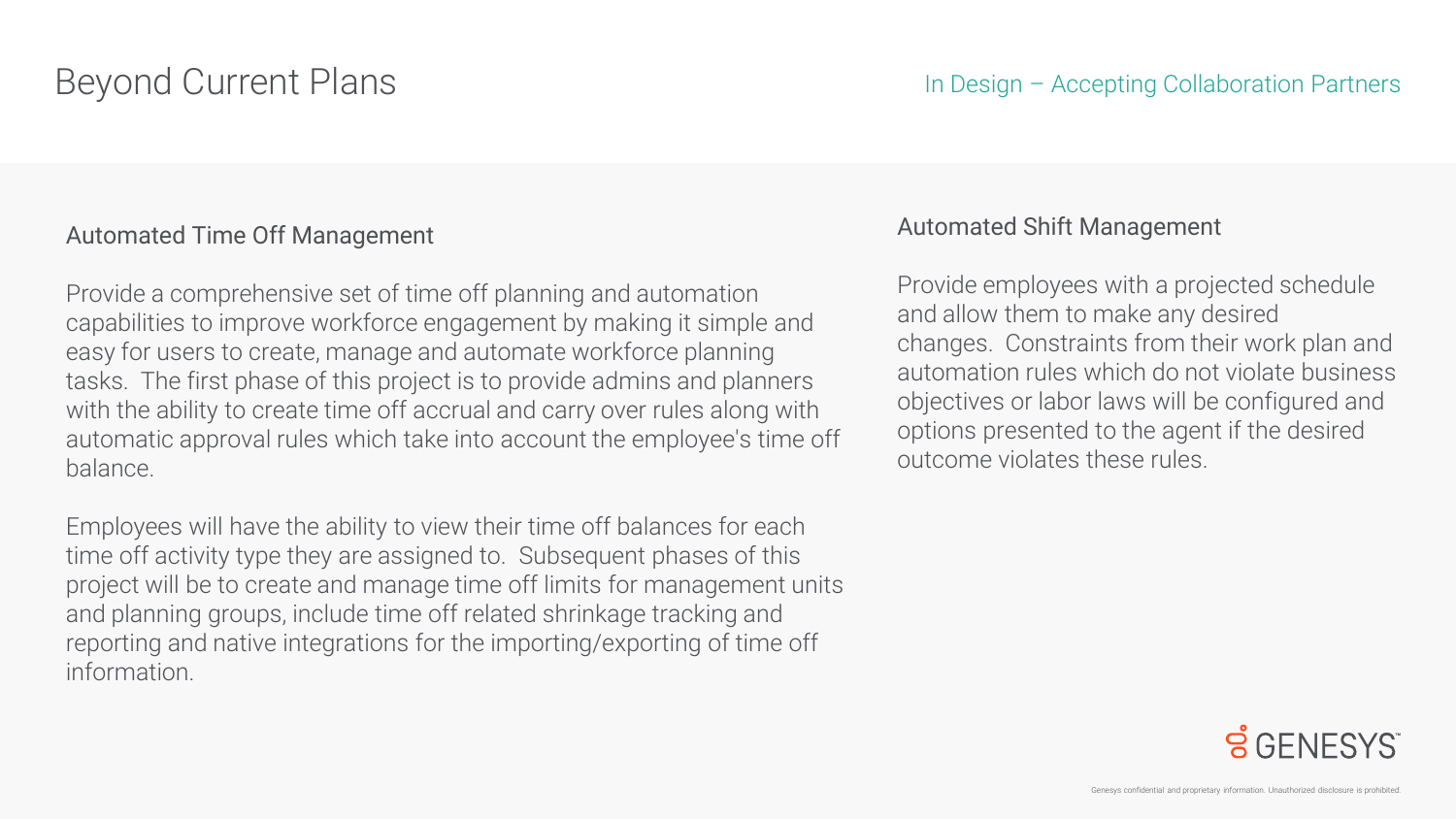Call Recording / Screen Recording Realtime Monitoring

Quality Long-term & Workforce Management

Data, Speech and Text Analytics

#### Customer Channels

Voice

Chat

Email Predictive Engagement

Co-Browse

SMS / Messaging

Social

Mobile



Blended Inbound and **Outbound** Blended Inbound and **Outbound Genesys Cloud** 

#### **Integrations**

Journey Mapping Object Routing Webhooks Screen Pop CRM 3rd Party WFM REST API Web Services LEX Dialogflow

### Contact Centre **Resources**

In house agents Outsourced Agents Work at home Agents

Experts

Self Service

Automation